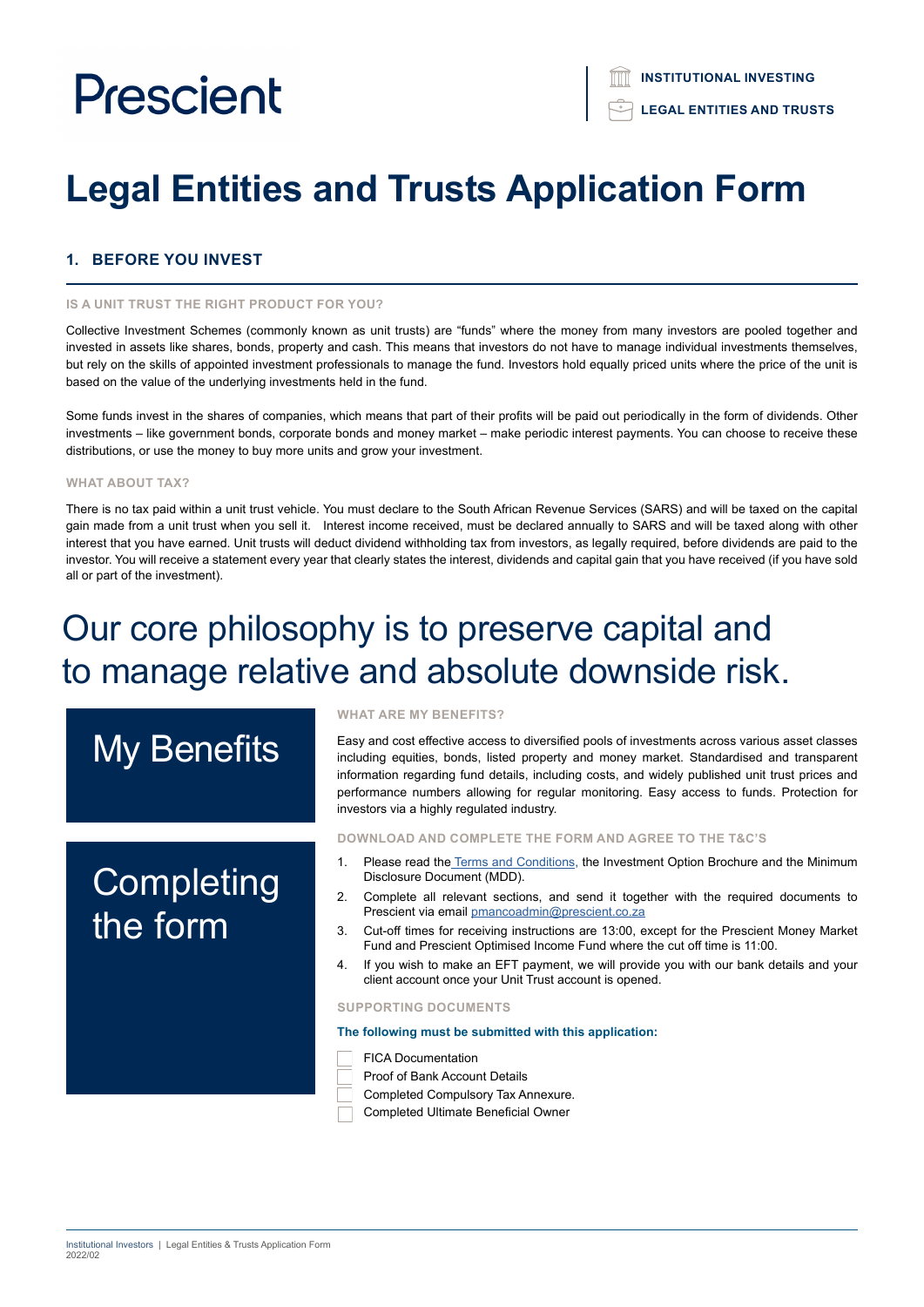# **Legal Entities and Trusts Application Form**

| SA (Pty) Ltd<br>SA Listed Company                                                                                                                                                                                                    | SA Close Corporation<br>Collective Investment Scheme (CIS)                                                                                                                                                                           |       |
|--------------------------------------------------------------------------------------------------------------------------------------------------------------------------------------------------------------------------------------|--------------------------------------------------------------------------------------------------------------------------------------------------------------------------------------------------------------------------------------|-------|
| Retirement Fund    <br>Medical Aid Scheme                                                                                                                                                                                            | Foreign Company<br>Partnership                                                                                                                                                                                                       | Trust |
| Other Legal Entity (Clubs, NPO's, Churches, etc)                                                                                                                                                                                     |                                                                                                                                                                                                                                      |       |
| <b>3. INVESTOR</b>                                                                                                                                                                                                                   |                                                                                                                                                                                                                                      |       |
| Registered Name                                                                                                                                                                                                                      |                                                                                                                                                                                                                                      |       |
|                                                                                                                                                                                                                                      |                                                                                                                                                                                                                                      |       |
| Income Tax number <b>All Accords</b> 2014 12:00 12:00 12:00 12:00 12:00 12:00 12:00 12:00 12:00 12:00 12:00 12:00 12:00 12:00 12:00 12:00 12:00 12:00 12:00 12:00 12:00 12:00 12:00 12:00 12:00 12:00 12:00 12:00 12:00 12:00 12:00  | VAT Number                                                                                                                                                                                                                           |       |
| Nature of business <b>contract to the contract of business</b>                                                                                                                                                                       |                                                                                                                                                                                                                                      |       |
| <b>Registered Address</b>                                                                                                                                                                                                            | <b>Postal Address</b>                                                                                                                                                                                                                |       |
| c/o                                                                                                                                                                                                                                  | Same as Registered Address<br>Yes                                                                                                                                                                                                    | No    |
|                                                                                                                                                                                                                                      | $c/o$ $\qquad \qquad$                                                                                                                                                                                                                |       |
| <b>Complex Complex</b>                                                                                                                                                                                                               |                                                                                                                                                                                                                                      |       |
|                                                                                                                                                                                                                                      | Line 2 <u>and the same of the same of the same of the same of the same of the same of the same of the same of the same of the same of the same of the same of the same of the same of the same of the same of the same of the sa</u> |       |
| Street <u>and the street of the street and the street and the street and the street and the street and the street</u>                                                                                                                | Line 3 <u>New York Contract Contract Contract Contract Contract Contract Contract Contract Contract Contract Contract Contract Contract Contract Contract Contract Contract Contract Contract Contract Contract Contract Contrac</u> |       |
|                                                                                                                                                                                                                                      | Line 4 <u>and 2000 and 2000 and 2000 and 2000 and 2000 and 2000 and 2000 and 2000 and 2000 and 2000 and 2000 and 2000 and 2000 and 2000 and 2000 and 2000 and 2000 and 2000 and 2000 and 2000 and 2000 and 2000 and 2000 and 200</u> |       |
| City<br><u> 1999 - Johann Barn, amerikansk politiker (</u>                                                                                                                                                                           | Postal code <u>and a series of the series of the series of the series of the series of the series of the series of the series of the series of the series of the series of the series of the series of the series of the series </u> |       |
| Postal code <u>experience</u> and the contract of the contract of the contract of the contract of the contract of the                                                                                                                |                                                                                                                                                                                                                                      |       |
| Country<br><u> 1999 - Johann John Stein, markin fan it ferstjer fan de ferstjer fan it ferstjer fan it ferstjer fan it fers</u>                                                                                                      |                                                                                                                                                                                                                                      |       |
|                                                                                                                                                                                                                                      | <b>Cell</b> Communication of the communication of the communication of the communication of the communication of the communication of the communication of the communication of the communication of the communication of the commu  |       |
| Email Address <b>Executive Service Service Service Service Service Service Service Service Service Service Service Service Service Service Service Service Service Service Service Service Service Service Service Service Servi</b> |                                                                                                                                                                                                                                      |       |

# **4. CONTACT PERSON**

| First name(s)        | Surname |
|----------------------|---------|
| Telephone (W)        | Cell    |
| <b>Email Address</b> |         |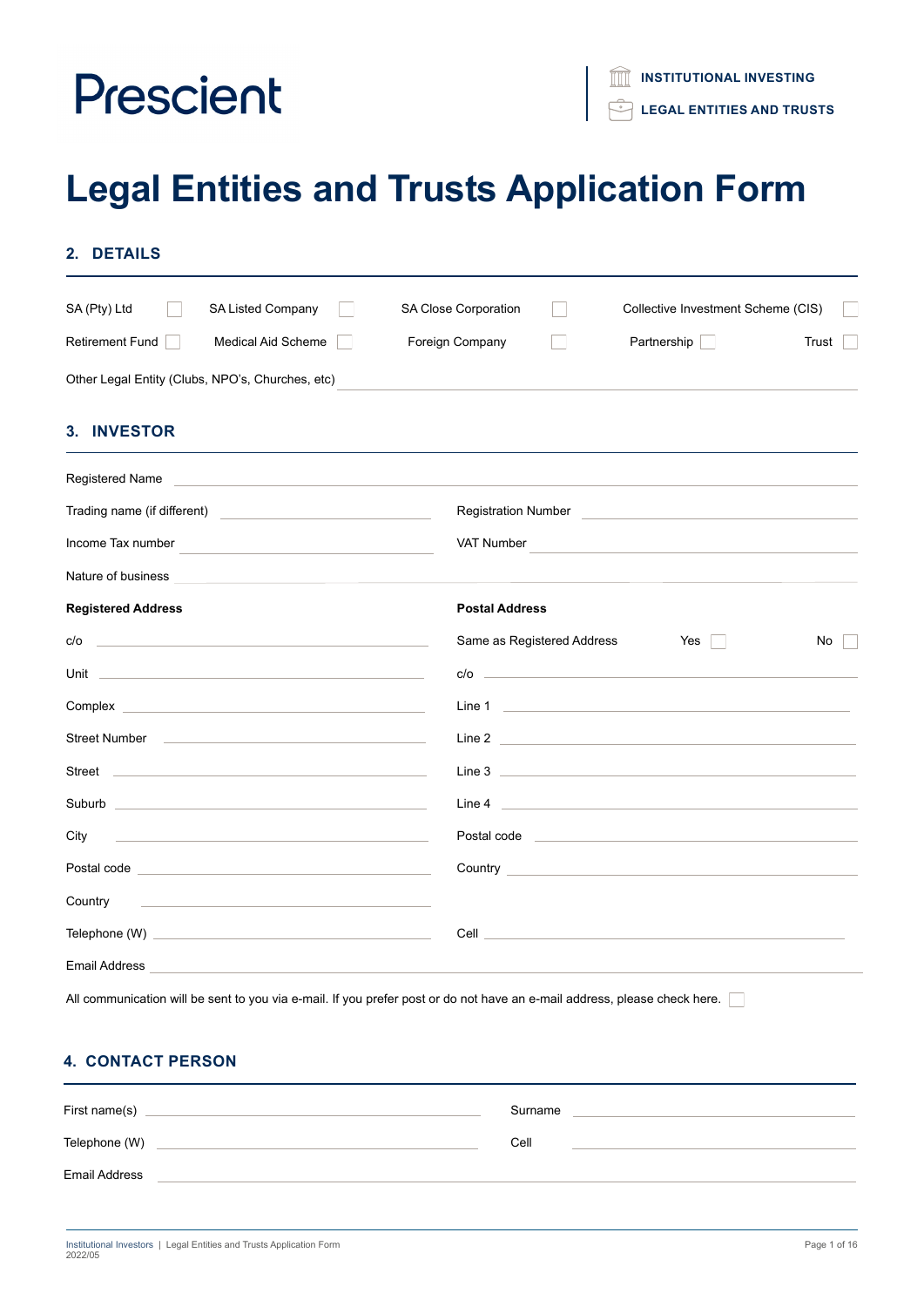## **5. INVESTMENT OPTION DETAILS**

### **Please complete the table below once you have made your selection from the latest Investment Option Brochure.**

#### **Minimum investment of R1 000 per month OR R10 000 as lump sum.**

- I hereby apply to purchase units in the selected portfolios subject to the conditions of the relevant Supplemental Deed at the ruling fund prices.
- The Manager does not charge an initial fee.
- The annual management fee is the fee charged by the Manager for managing and administering the fund.
- Fees exclude VAT.

| <b>Unit Trust Portfolio</b>                                | <b>Annual</b><br><b>Management</b><br>Fee (%) | <b>Investment Amount</b><br>(R) | <b>Debit Order</b><br>(R) | <b>Re-invest</b><br>distributions?*<br>'Yes' | 'No' |
|------------------------------------------------------------|-----------------------------------------------|---------------------------------|---------------------------|----------------------------------------------|------|
| Prescient Absolute Balanced Fund - A2                      | 0.65%                                         | R.                              | R                         |                                              |      |
| Prescient Balanced Fund - A2                               | 0.30%                                         | R                               | R                         |                                              |      |
| Prescient China Balanced Feeder Fund - A2                  | 0.50%                                         | R.                              | R.                        |                                              |      |
| Prescient Core Allshare Equity Fund - A2                   | 0.30%                                         | R                               | R                         |                                              |      |
| Prescient Core Capped Equity Fund - A2                     | 0.30%                                         | R.                              | R.                        |                                              |      |
| Prescient Core Equity Fund - A2                            | 0.30%                                         | R                               | R                         |                                              |      |
| Prescient Core Global Equity Feeder Fund - A2              | 0.20%                                         | R.                              | R.                        |                                              |      |
| Prescient Core Top 40 Equity Fund - A2                     | 0.30%                                         | R                               | R                         |                                              |      |
| Prescient Corporate Money Market Fund - B2                 | 0.20%                                         | R                               | R                         |                                              |      |
| Prescient Defensive Fund - A2                              | 0.30%                                         | R                               | R                         |                                              |      |
| Prescient Equity Fund - A2                                 | 0.65%                                         | R                               | R.                        |                                              |      |
| Prescient Flexible Bond Fund - B1                          | 0.35%                                         | R                               | R                         |                                              |      |
| Prescient Global Balanced Feeder Fund - A2                 | 0.25%                                         | R.                              | R.                        |                                              |      |
| Prescient Global Equity Feeder Fund - A2                   | 0.50%                                         | R                               | R                         |                                              |      |
| Prescient Global Income Provider Feeder Fund - A2          | 0.25%                                         | R.                              | R.                        |                                              |      |
| Prescient Income Plus Fund - A2                            | 0.75%                                         | R                               | R                         |                                              |      |
| Prescient Income Provider Fund - A2                        | 0.50%                                         | R.                              | R.                        |                                              |      |
| Prescient Money Market Fund - A2                           | 0.25%                                         | R.                              | R                         |                                              |      |
| Prescient Optimised Income Fund - B1                       | 0.87%                                         | R.                              | R.                        |                                              |      |
| Prescient Positive Return QuantPlus <sup>®</sup> Fund - A2 | 0.75%                                         | R                               | R                         |                                              |      |
| Prescient Property Equity Fund - A2                        | 0.40%                                         | R.                              | R.                        |                                              |      |
| Prescient SA Income Provider Fund - A2                     | 0.50%                                         | R                               | R                         |                                              |      |
| Prescient Specialist Income Fund - A2                      | 0.50%                                         | R                               | R                         |                                              |      |
| <b>Prescient Yield QuantPlus Fund - A2</b>                 | 0.30%                                         | R                               | R                         |                                              |      |
|                                                            |                                               | R.                              | R                         |                                              |      |

\* If you selected to have your distributions paid out, they will be paid into the bank account specified. If your distribution is below R1 000 or no selection is made, your distribution will automatically be re-invested.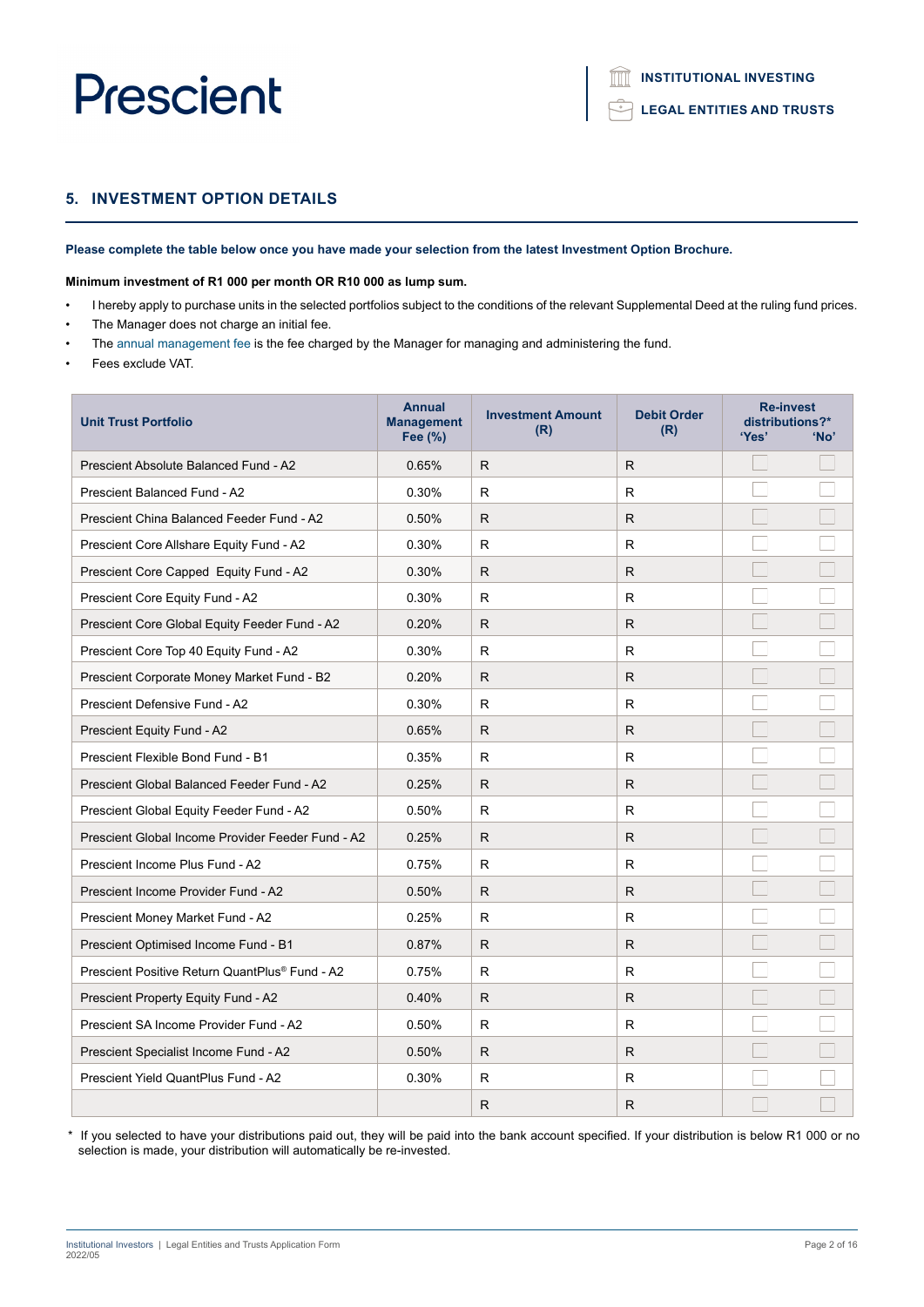

**LEGAL ENTITIES AND TRUSTS**

### **6. SPECIAL FEE INSTRUCTIONS**

**In the event that a special fee arrangement has been entered into with Prescient, please indicate such arrangement below.**

| Unit Trust Portfolio | <b>Fee Class</b> | <b>Agreed with</b> |
|----------------------|------------------|--------------------|
|                      |                  |                    |
|                      |                  |                    |

### **7. SOURCE OF FUNDS INVESTED**

| Tax Refund             | Investment/Insurance pay out |                | Passive Income (rental, dividends, interest) |           | Venture capital |
|------------------------|------------------------------|----------------|----------------------------------------------|-----------|-----------------|
| Trust donor            | Savings                      | Sale of assets |                                              | Donations | Trade/business  |
| Other (please specify) |                              |                |                                              |           |                 |

**Please note that in certain circumstances we may request additional information.**

# **8. REGULAR WITHDRAWALS**

**Please only complete this section if you would like to receive a regular withdrawal from your investment. Your regular payment will be paid on the 25th of the relevant month, but may only reflect in your bank account up to two business days later. You cannot select to receive a regular withdrawal from a Rand denominated offshore portfolio.**

| Payment frequency           | Monthly | Quarterly | Biannually                       | Annually |
|-----------------------------|---------|-----------|----------------------------------|----------|
| <b>Unit Trust Portfolio</b> |         |           | <b>Regular Withdrawal Amount</b> |          |
|                             | R       |           |                                  |          |
|                             | R       |           |                                  |          |
| <b>Total</b>                | R       |           |                                  |          |

# **9. BANKING DETAILS OF INVESTOR**

| <b>Name of Account Holder</b> |  |
|-------------------------------|--|
| <b>Bank</b>                   |  |
| <b>Branch Name</b>            |  |
| <b>Branch Code</b>            |  |
| <b>Account Number</b>         |  |
| <b>Account Type</b>           |  |

• Please provide Prescient with Proof of Bank Account Details

- The account holder must have a South African bank account.
- Debit orders and electronic collections will be deducted from this account.
- The onus is on the investor to inform Prescient of any changes to the bank account details.
- No payments will be made into third party bank accounts or credit cards. (i.e. payments will only be made to the bank account in the name of the registered investor).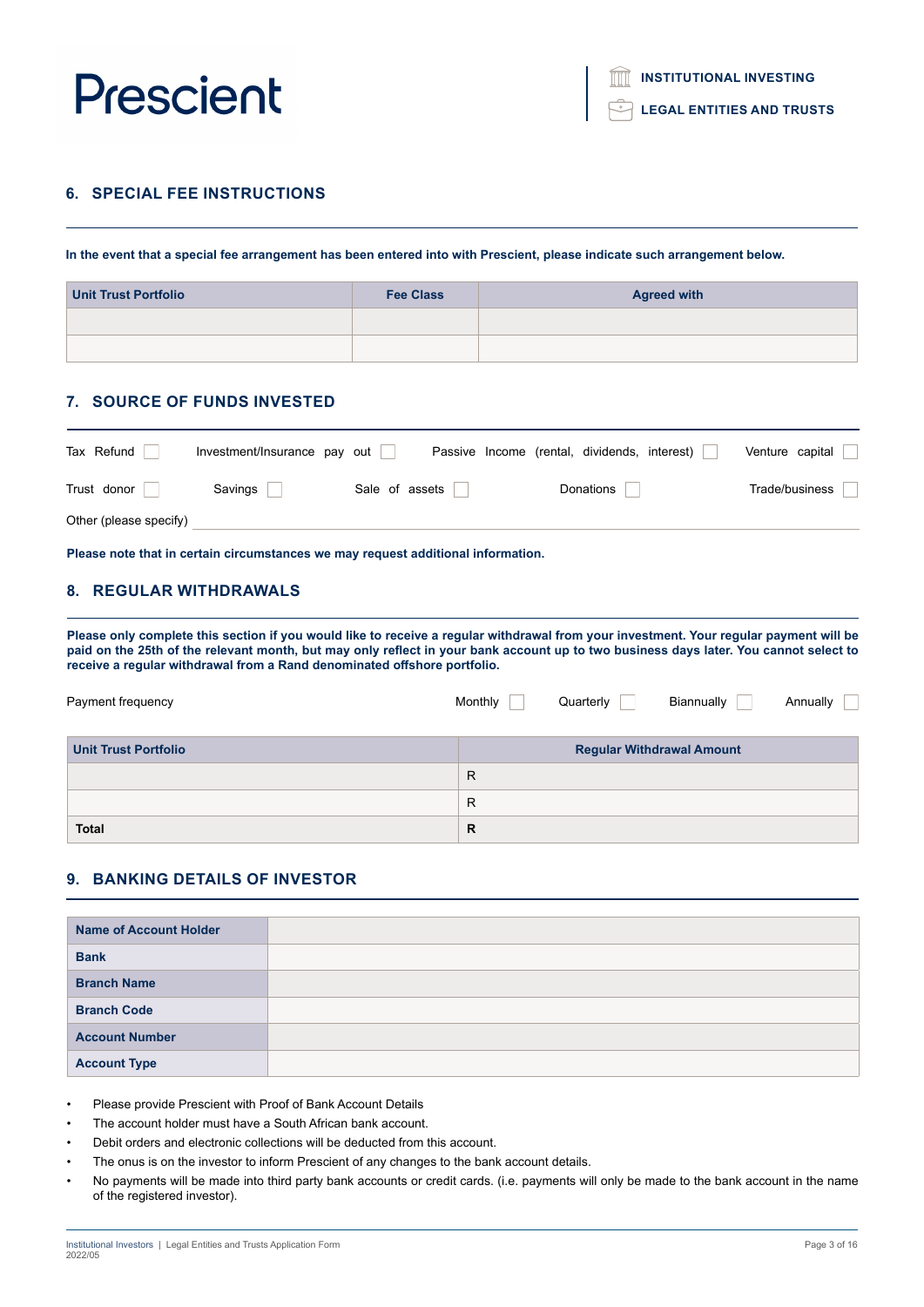# **LEGAL ENTITIES AND TRUSTS**

# **10. METHOD OF PAYMENT**

**LUMP SUM**

#### **Once your account has been opened, you will receive notification and payment instructions**

#### **ELECTRONIC COLLECTION / DEBIT ORDER**

I/we hereby authorise the Manager to deduct the stated amount for the investment from the bank account above. I/we agree to pay bank charges and costs incurred by this electronic collection or debit order. Any debit order amendment must be received in writing by the Manager prior to the  $7<sup>th</sup>$  day of the month in order for it to be acted upon in the following month.

| Electronic Collection | Funds are deducted from the investor's bank account on the receipt of this application form and all supporting<br>documentation. Electronic collection by the Manager is restricted to a maximum of R1 000 000.00 per debit.<br>Where a higher amount than this is requested, multiple debits will be processed daily. |
|-----------------------|------------------------------------------------------------------------------------------------------------------------------------------------------------------------------------------------------------------------------------------------------------------------------------------------------------------------|
|                       | Commencement date                                                                                                                                                                                                                                                                                                      |
| Regular Debit Order   | Funds are deducted from the investor's bank account on the 1 <sup>st</sup> working day of each month.                                                                                                                                                                                                                  |
|                       | $\%$<br><b>Annual Escalation</b><br>Commencement month/year                                                                                                                                                                                                                                                            |

**Please note: Funds invested via electronic collection or debit order may not be redeemed until after 40 days from the date on which such funds were invested into units on your behalf.**

**BANKING DETAILS FOR DEBIT ORDER DEDUCTION/ELECTRONIC COLLECTION (IF DIFFERENT FROM INVESTOR'S BANK DETAILS):**

| <b>Name of Account Holder</b> |  |
|-------------------------------|--|
| <b>Bank</b>                   |  |
| <b>Branch Name</b>            |  |
| <b>Branch Code</b>            |  |
| <b>Account Number</b>         |  |
| <b>Account Type</b>           |  |

#### **Please note: Proof of ID and proof of bank account details required for account holder**

Signature of Account Holder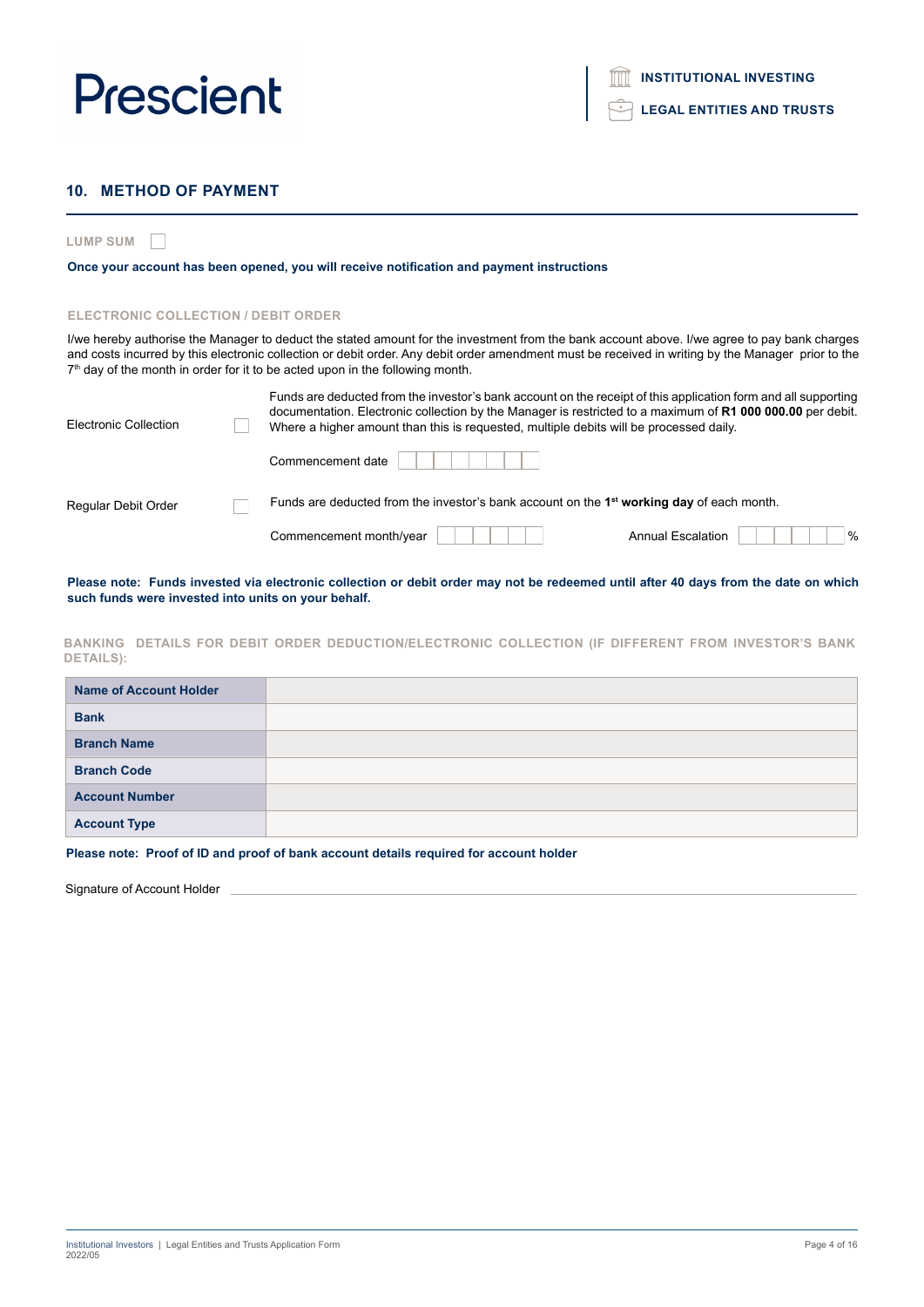**LEGAL ENTITIES AND TRUSTS**

# **11. FINANCIAL ADVISOR DETAILS (IF APPLICABLE)**

# **Complete this section if you have an independent Financial Advisor** Name of Financial Advisor Name of Financial Services Provider (FSP) FSP License Number Controller Services Provider (FSP) Contact Tel No **Email** (You may negotiate an initial financial advisor fee, to be paid to your financial advisor before your first contribution is invested. If it is agreed that no initial fee is payable, please insert 0%) (You may negotiate an annual financial advisor fee to be paid to your financial advisor. Units will need to be cancelled to pay your advisor this fee. If no annual fee is payable, please insert 0%) Initial Fee % Annual Fee % **WHAT FEES MUST BE PAID TO YOUR FINANCIAL ADVISOR FOR THIS INVESTMENT? I agree to pay the following negotiated fees on this investment and all future investments and associated transactions until otherwise specified:**

#### **AUTHORISATION**

You may authorise the Financial Service Provider (FSP) to submit instructions for this investment on your behalf. If the FSP holds a 'Category II' licence with the Financial Sector Conduct Authority (FSCA), it is licensed to exercise discretion and submit instructions on your behalf. To do this for all your investments the FSP will need a mandate (instruction) from you. Have you entered into a mandate with this FSP to exercise discretion and submit instructions on your behalf?

| <b>Yes</b> |  | Nο |
|------------|--|----|
|            |  |    |

#### **Please note: A copy of the signed mandate must accompany this application form.**

#### **INVESTOR DECLARATION FOR CLIENTS WITH A FINANCIAL ADVISOR**

- I confirm that the above details are correct.
- I confirm that this financial advisor, as authorised representative of the FSP above is, my appointed financial advisor.
- I confirm that my appointed financial advisor and any other third parties with whom I have an agreement to manage this investment (e.g. a discretionary investment manager) will have access to my investment details.
- I understand and confirm that Prescient may redeem units in order to pay the agreed financial advisor fees. I understand that this authority may be withdrawn by me by written instruction to Prescient. I understand and agree that all instructions submitted by myself or my financial advisor will be governed by the relevant and latest Terms and Conditions in force as at the date of instruction submitted.
- I acknowledge and agree that Prescient will not be held liable for acting on any instructions submitted by myself or my financial advisor and I indemnify Prescient from all direct or indirect claims (including claims for consequential damages in this regard).
- I have read and agree to the Authorisation and Declaration.

Signature of Investor **Date**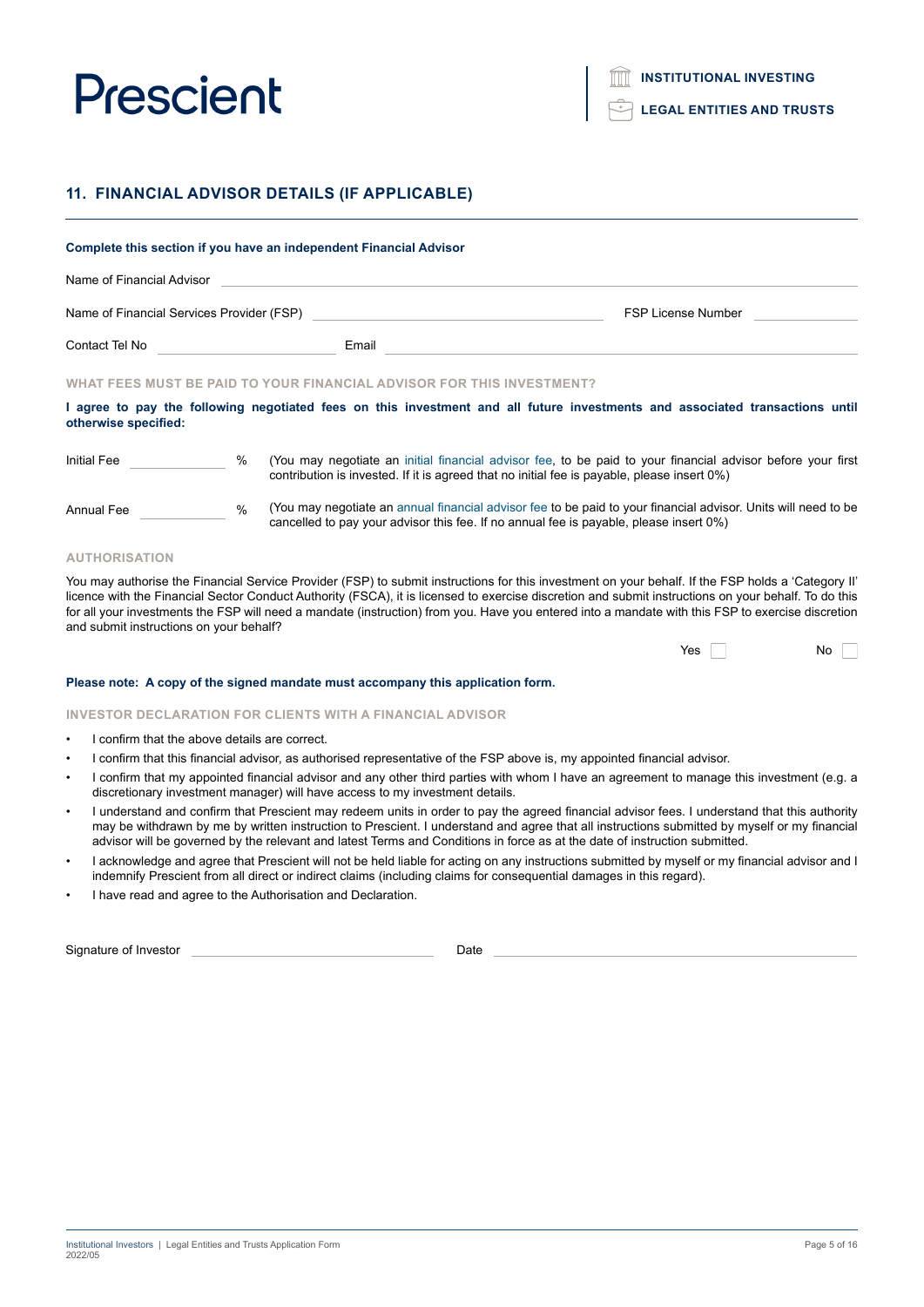### **12. FINANCIAL ADVISOR DETAILS (IF APPLICABLE)**

#### **Section to be completed by Financial Advisor.**

| I am a new Advisor |  | New Advisors need to complete a Prescient Advisor Agreement. |  |
|--------------------|--|--------------------------------------------------------------|--|
|--------------------|--|--------------------------------------------------------------|--|

Existing Prescient Advisor code (Entity ID):

Email address for correspondence:

#### **I, the appointed Financial Advisor for this investment application declare that:**

- 1. I am licensed to render services in respect of this product.
- 2. I have made the disclosures required in terms of the Financial Advisory and Intermediary Services Act 37 of 2002 (FAIS) and subordinate legislation thereto, to the investor/s.
- 3. I have established and verified the identity of the investor/s (and persons acting on behalf of the investor) in accordance with the Financial Intelligence Centre Act 38 of 2001 (FICA) and the regulations thereto, and I will keep records of such identification and verification according to the provisions of FICA.
- 4. I am not aware of any activities in which the investor is involved which may lead us to suspect or reasonably suspect that the investor is or may be involved in any unlawful activities or money laundering. Should we subsequently become aware of suspicions of this nature, we shall immediately inform Prescient.
- 5. I have explained all fees that relate to this investment to the investor/s and I understand and accept that the investor/s may withdraw his / her authority for payment to me in writing and inform Prescient and me.
- 6. My personal information may be used by Prescient in the normal course of business to provide the products and services and Prescient may retain any information for purposes of investment transactions, processing and administration and to communicate directly with me. Personal information will not be given or sold to any third parties. Prescient will disclose or report personal information if and when required to do so by law or any regulatory authority, and to our employees, or agents who require such information to carry out their duties.

Signature of Financial Advisor **Date** Date Date

### **13. DIVIDENDS TAX**

Where applicable, Prescient must withhold and pay dividends tax over to the South African Revenue Service on your behalf. If you are exempt from paying dividends tax or qualify for a reduced dividends tax rate, please complete the Additional Compulsory Information: Dividends Tax.

### **14. INTEREST WITHHOLDING TAX**

If you are not a South African resident for tax purposes you may be required to pay Interest Withholding Tax (IWT) on the interest income earned on your investment. A default IWT rate of 15% will apply except if a reduced IWT rate is applicable in terms of any Double Taxation Agreement (DTA) in place between South Africa and your country of residence. By selecting a country of residence other than South Africa for tax purposes, you declare that you are not a South African resident and that the reduced IWT rate in the relevant DTA applies to your investment.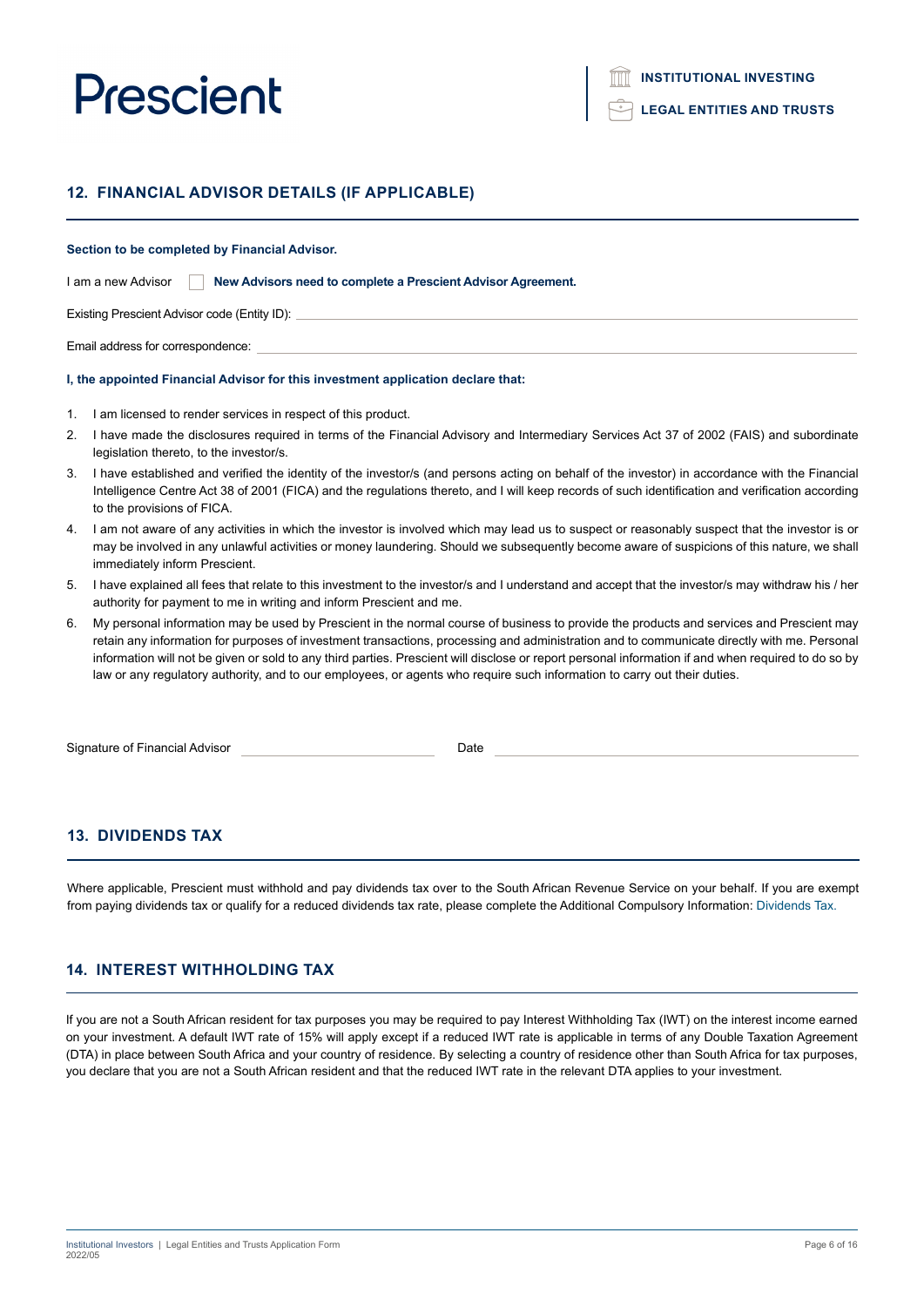# **Compulsory Foreign Tax Declaration and Self-Certification**

**Instructions for completion:**

- 1. This Declaration must be completed by all investors, including South African legal entities.
- 2. The following information is required to ensure correct reporting and/or withholding taxes as required by International tax authorities in terms of the Foreign Account Tax Compliance Act (FATCA) and the Organization for Economic Cooperation and Development (OECD) Common Reporting Standards (CRS).
- 3. If any of the information below about the Investor's tax residence or FATCA/CRS classification changes in the future, please ensure that we are advised of these changes promptly.
- 4. If you have any questions about how to complete this form, please contact your tax advisor and/or visit https://www.irs.gov/businesses/ corporations/fatca-faqs

# **SECTION 1: TAX RESIDENCY**

Tax residency refers to the country in which you are a resident for tax purposes - the country in which you are registered to pay tax on income. Please indicate in which country(ies) you are a resident for tax purposed (including South Africa).

| Country of tax residence:                                                         | Tax reference number/TIN |
|-----------------------------------------------------------------------------------|--------------------------|
| Country of tax residence:                                                         | Tax reference number/TIN |
| Country of tax residence:                                                         | Tax reference number/TIN |
| 16 concerta de la estado de TINT, a la estado de la estado de las fallecciones de |                          |

If you do not have a TIN, please select one of the following:

The investor is not required to be registered for tax (even though income tax is levied by the jurisdiction)

No TIN is issued by the jurisdiction (because income tax is not levied by the jurisdiction)

The TIN is not required to be reported by such jurisdiction under local law

# **SECTION 2: ENTITY FATCA CLASSIFICATION**

| Please select your entity's FATCA classification below                                                                           |                                                                                       |  |
|----------------------------------------------------------------------------------------------------------------------------------|---------------------------------------------------------------------------------------|--|
| $1_{\cdot}$                                                                                                                      | A South African Financial Institution or a Partner Jurisdiction Financial Institution |  |
| 2.                                                                                                                               | A participating Foreign (non-US) Financial Institution                                |  |
| 3.                                                                                                                               | <b>Exempt Beneficial Owner</b>                                                        |  |
| 4.                                                                                                                               | A Deemed Compliant Foreign (non-US) Financial Institution                             |  |
| 5.                                                                                                                               | Active Non-Financial Foreign (non-US) Entity                                          |  |
| 6.                                                                                                                               | Passive Non-Financial Foreign (non-US) Entity                                         |  |
| If you selected 1, 2 or 5 above, please provide your GIIN Number                                                                 |                                                                                       |  |
| If the GIIN provided belongs to a Sponsoring Entity, kindly provide the name of the sponsor                                      |                                                                                       |  |
| If you have selected 3, 4 or 6 above, please specify the reason therefore (e.g. A retirement fund is an exempt beneficial owner) |                                                                                       |  |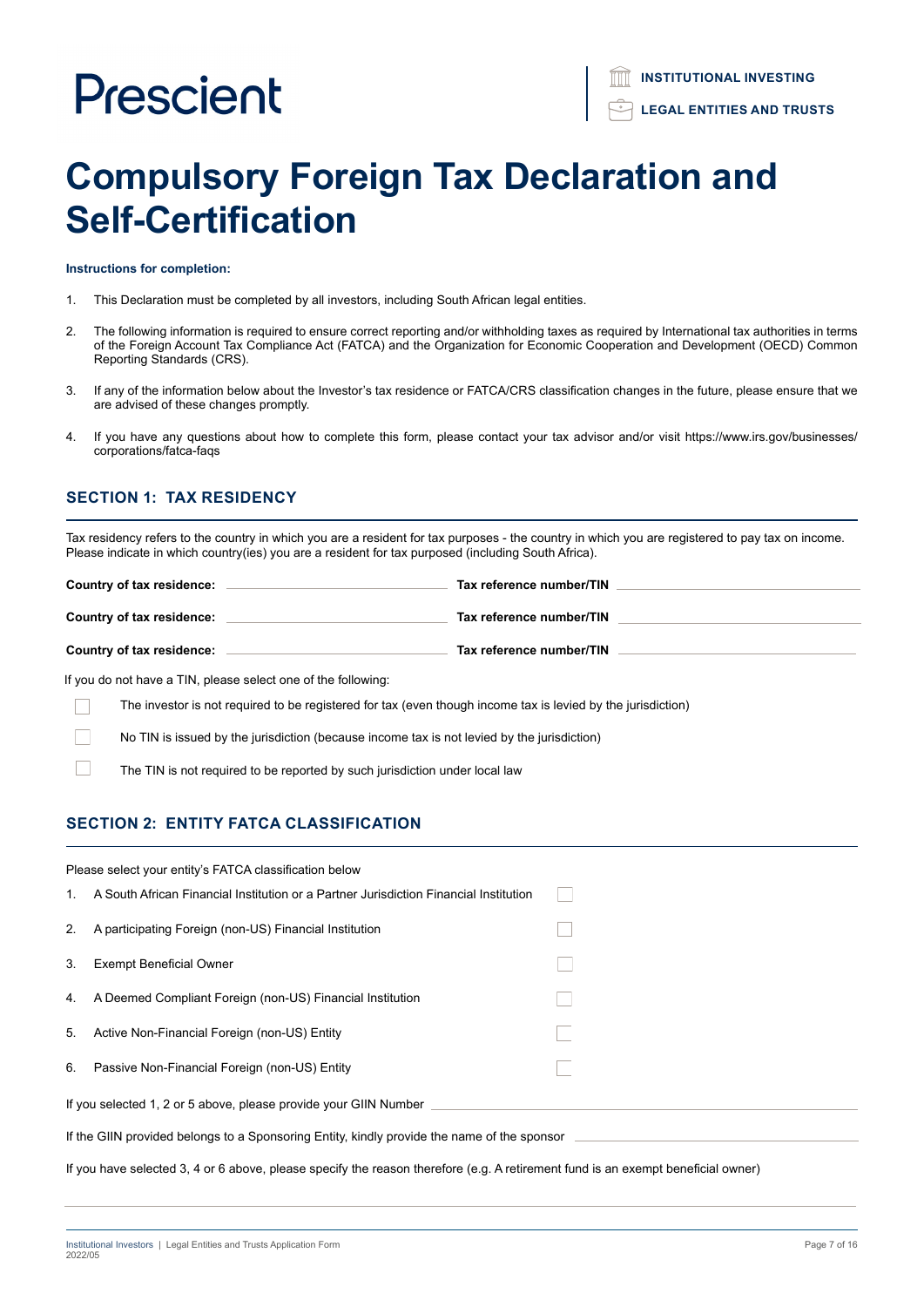

**LEGAL ENTITIES AND TRUSTS**

### **SECTION 3: DECLARATIONS AND UNDERTAKINGS**

I/We declare (as an authorised signatory if applicable) that the information provided in this form is, to the best of my/our knowledge and belief, accurate and complete.

I/We undertake to advise the recipient promptly and provide and updated Self-Certification where any change in circumstance occurs which causes any of the information contained in this form to be incorrect.

Authorised Signature(s) Date

Capacity in which declaration is made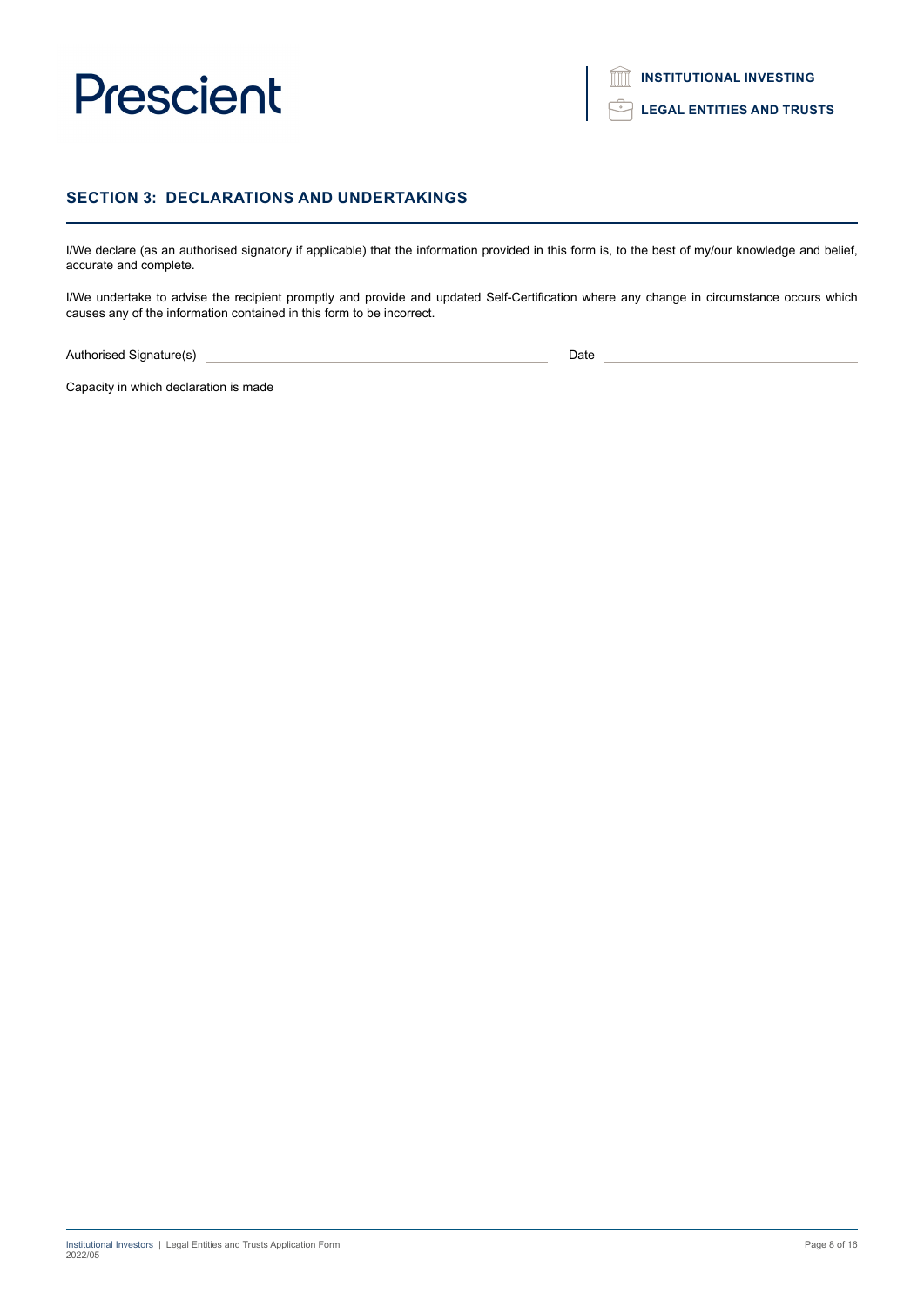### **LEGAL ENTITIES AND TRUSTS**

## **ADDITIONAL COMPULSORY INFORMATION**

### **DIVIDENDS TAX**

#### **Notes on the completion of this form:**

This form is to be completed by:

- The regulated intermediary referred to in section 64D of the Income Tax Act, No 58 of 1962 (the Act); OR
- The beneficial owner (of dividends, including dividends in specie) in order for the exemptions from dividends tax referred to in section 64F read with sections 64FA(2) or 64G(2) or 64H(2)(a) of the Act to apply.

In order to qualify for an exemption this declaration and written undertaking should be submitted to the withholding agent (declaring

company or regulated intermediary) within the period required by the latter (provided it is before payment of an affected dividend) –

failure to do so will result in the full 20% dividends tax being withheld/payable.

Non South African residents seeking to qualify for a reduced rate should not complete this form.

#### **PART A: REGULATED INTERMEDIARY**

#### **This section must be completed by the Regulated intermediary.**

**Please indicate why the investor is considered to be a regulated intermediary by ticking the relevant block below:**

Regulated intermediary means any -

| Par $(a)$ | central securities depository participant contemplated in section 32 of the Financial Markets Act;                                                                                                                                                                                                                    |
|-----------|-----------------------------------------------------------------------------------------------------------------------------------------------------------------------------------------------------------------------------------------------------------------------------------------------------------------------|
| Par(b)    | authorised user as defined in section 1 of the Financial Markets Act;                                                                                                                                                                                                                                                 |
| Par(c)    | approved nominee contemplated in section 76(3) of the Financial Markets Act;                                                                                                                                                                                                                                          |
| Par(d)    | nominee that holds investments on behalf of clients as contemplated in section 9.1 of Chapter 1 and section<br>8 of Chapter II of the Codes of Conduct for Administrative and Discretionary Financial Service Providers,<br>2003 (Board Notice 79 of 2003) published in Government Gazette No. 25299 of 8 August 2003 |
| Par(e)    | portfolio of a collective investment scheme in securities;                                                                                                                                                                                                                                                            |
| Par(f)    | transfer secretary that is a person other than a natural person and that has been approved by the<br>Commissioner subject to such conditions and requirements as may be determined by the Commissioner; or                                                                                                            |
| Par $(g)$ | a portfolio of a hedge fund collective investment scheme.                                                                                                                                                                                                                                                             |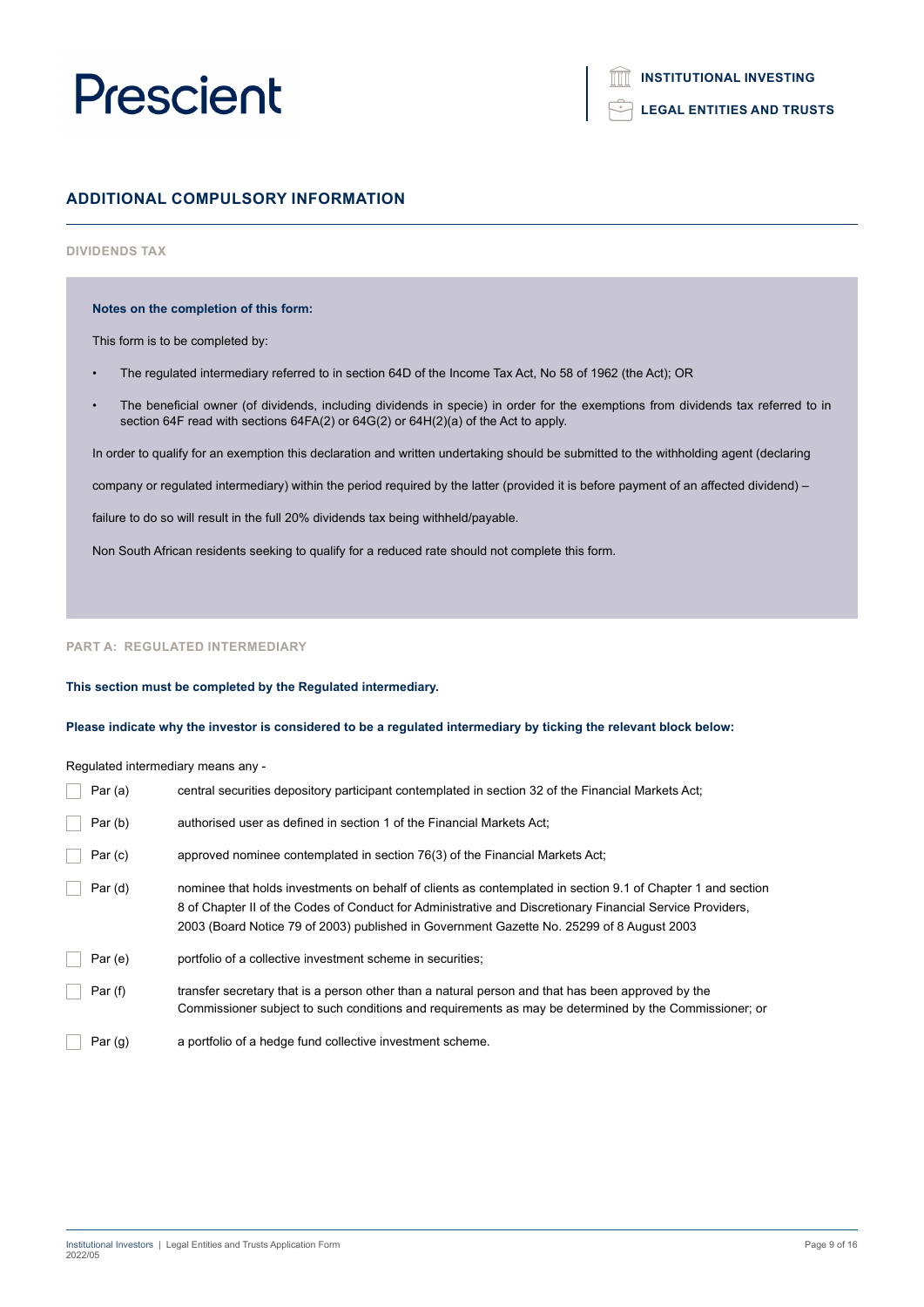**LEGAL ENTITIES AND TRUSTS**

### **PART B: BENEFICIAL OWNER**

| Registered name:                              |  |  |
|-----------------------------------------------|--|--|
| Nature of entity:                             |  |  |
|                                               |  |  |
| <b>Registration number:</b>                   |  |  |
| South African income tax reference number:    |  |  |
| <b>Physical address:</b>                      |  |  |
| <b>Postal address:</b>                        |  |  |
| Country in which registered for tax purposed: |  |  |

### **Please indicate the reason the Beneficial Owner is eligible for the exemption by ticking the relevant block:**

| Par (a) | a company which is resident in South Africa                                                         |                                                                                                                                                                                                                                                        |
|---------|-----------------------------------------------------------------------------------------------------|--------------------------------------------------------------------------------------------------------------------------------------------------------------------------------------------------------------------------------------------------------|
| Par(b)  | the government, provincial government or municipality (of the Republic of South Africa)             |                                                                                                                                                                                                                                                        |
| Par(c)  | a public benefit organisation (approved by SARS ito section 30(3) of the Act)                       |                                                                                                                                                                                                                                                        |
| Par (d) | a trust contemplated in section 37A of the Act (mining rehabilitation trusts)                       |                                                                                                                                                                                                                                                        |
| Par (e) | an institution, body, or board contemplated in section $10(1)(c)$ of the Act                        |                                                                                                                                                                                                                                                        |
| Par (f) |                                                                                                     | a fund contemplated in section 10(1)(d)(i) or (ii) of the Act (pension fund, pension preservation fund, provident fund,<br>provident preservation fund, retirement annuity fund, medical schemes, beneficiary fund or benefit fund)                    |
| Par(g)  | a person contemplated in section $10(1)(t)$ of the Act (CSIR, SANRAL etc)                           |                                                                                                                                                                                                                                                        |
| Par (h) | that dividend is paid does not exceed R200,000                                                      | a shareholder in a registered micro business as defined in the Sixth Schedule to the Act to the extent that the aggregate<br>amount of the dividends paid by that registered micro business to its shareholders during the year of assessment in which |
| Par (j) |                                                                                                     | a person that is not a resident and the dividend is a dividend contemplated in paragraph (b) of the definition of "dividend" in<br>section 64D (i.e. a dividend on a foreign company's shares listed in SA, such as dual-listed shares).               |
| Other   | other relevant paragraph of section 64F                                                             |                                                                                                                                                                                                                                                        |
|         | DECLARATION in terms of sections 64FA(1)(a)(i), 64G(2)(a)(aa) or 64H(2)(a)(aa) of the Act:          |                                                                                                                                                                                                                                                        |
|         |                                                                                                     | (full names in print please), the undersigned hereby declare                                                                                                                                                                                           |
|         | dividend tax in terms of the paragraph of section 64F of the Act indicated above.                   | that dividends paid to the beneficial owner are exempt, or would have been exempt had it not been a distribution of an asset in specie, from                                                                                                           |
|         | Signature (Duly authorized to do so)                                                                | Date                                                                                                                                                                                                                                                   |
|         | Capacity of Signatory (if not the beneficial owner)                                                 |                                                                                                                                                                                                                                                        |
|         | UNDERTAKING in terms of sections 64FA (1) (a) (i), 64G (2) (a) (bb) or 64H (2) (a) (bb) of the Act: |                                                                                                                                                                                                                                                        |
|         | dividend tax in terms of the paragraph of section 64F of the Act indicated above.                   | (full names in print please), the undersigned hereby declare<br>that dividends paid to the beneficial owner are exempt, or would have been exempt had it not been a distribution of an asset in specie, from                                           |
|         | Signature (Duly authorised to do so)                                                                | Date                                                                                                                                                                                                                                                   |
|         | Capacity of Signatory (if not the beneficial owner)                                                 |                                                                                                                                                                                                                                                        |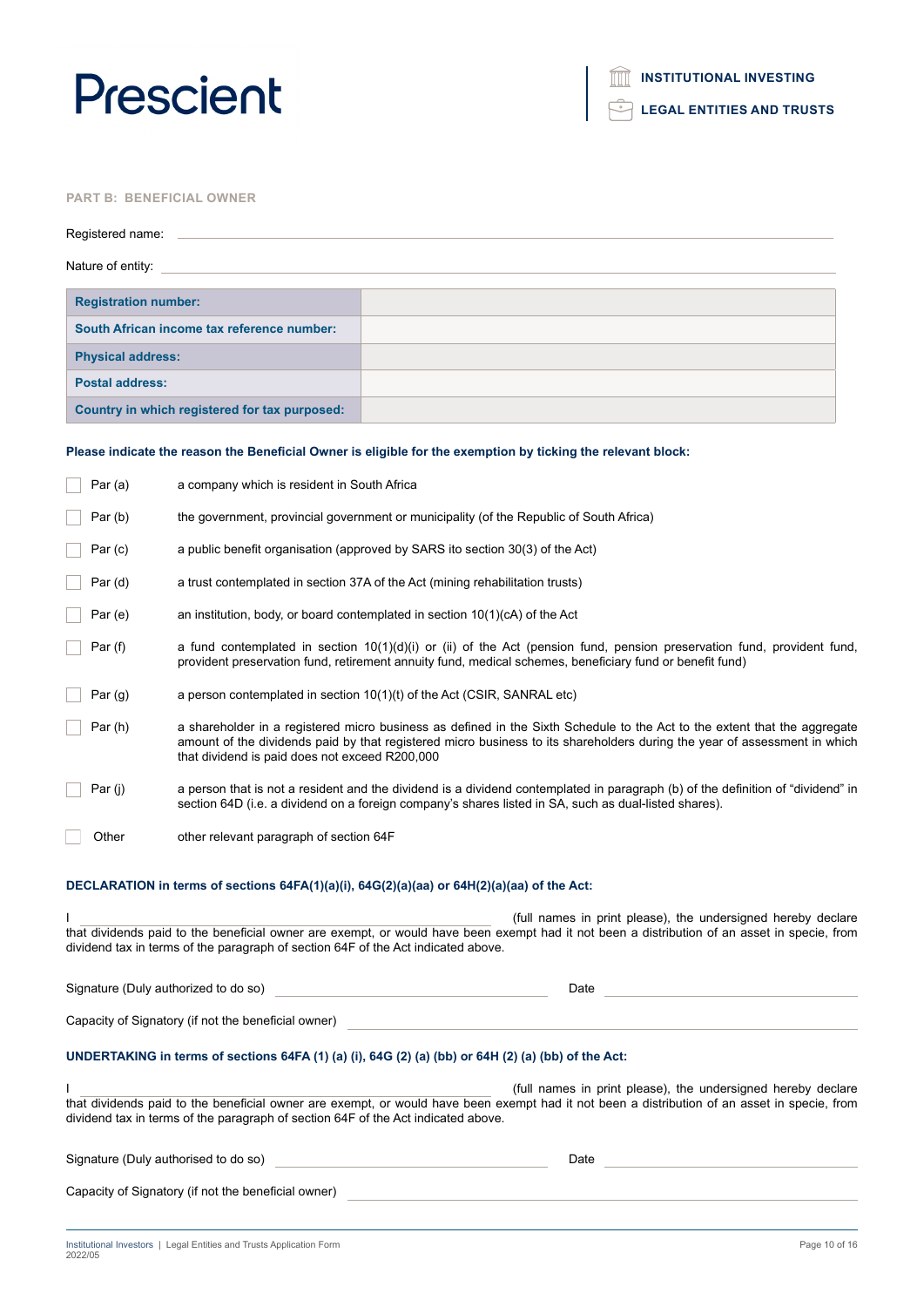## **ANNEXURE A: ULTIMATE BENEFICIAL OWNER**

| PLEASE COMPLETE THIS ANNEXURE FOR EVERY INDIVIDUAL INDICATED IN THE TICK-BOXES BELOW                                                                                                                           |         |  |
|----------------------------------------------------------------------------------------------------------------------------------------------------------------------------------------------------------------|---------|--|
| Definitions:                                                                                                                                                                                                   |         |  |
| "Owns the legal entity": any natural person that owns 25% or more of the issued shares of the legal entity applicant, whether directly or<br>indirectly, and which shares have voting rights attached to them. |         |  |
| "Effective control": any natural person that controls the legal entity independently, or together with another person, through means other than<br>shareholding. E.g. shareholder agreements.                  |         |  |
| Please tick the appropriate box/es, according to the role of the individual for whom the annexure is being completed:                                                                                          |         |  |
| Exercises control of the legal entity through other means**<br>Owner of 25% or more shares with voting rights attached                                                                                         |         |  |
| <b>Executive Director</b><br>Non-executive director<br>Manager                                                                                                                                                 | Partner |  |
| ** Please specify what "other means" refers to _________________________________                                                                                                                               |         |  |
| Details of natural person.                                                                                                                                                                                     |         |  |
| Full Name                                                                                                                                                                                                      |         |  |
| ID or Passport Number (if Foreign National)                                                                                                                                                                    |         |  |
| Percentage shareholding in legal entity (if applicable)                                                                                                                                                        |         |  |
| Role/Position at legal entity applicant                                                                                                                                                                        |         |  |
| Signature                                                                                                                                                                                                      |         |  |

Supporting documents to be submitted with application form:

1. A copy of an ID document (as defined under "FICA Requirements") for each individual for/by whom this form is completed.

2. A group structure/organogram.

Should go up to the natural person that owns or exercises effective control of the legal entity applicant; and.

Should include percentage shareholding with voting rights attached per entity/person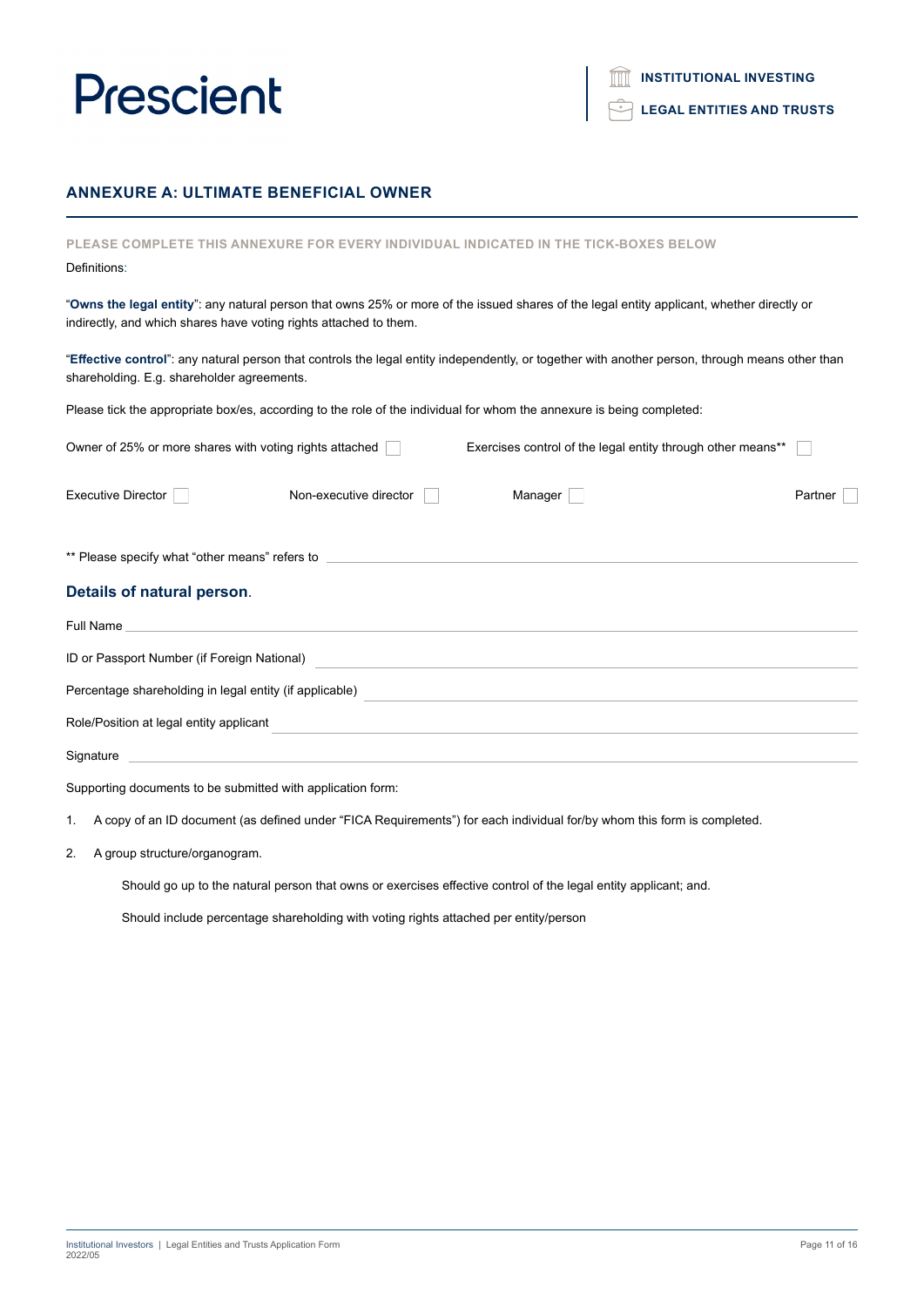**LEGAL ENTITIES AND TRUSTS**

# **AUTHORISATION AND DECLARATION**

- 1. I have read and fully understood all the pages of this application form and agree to the Terms and Conditions of this investment into the Unit Trust Option(s) and I understand that this application and any further documents, read with the Supplemental Deed, constitutes the entire agreement between the Prescient Management Company (RF) (Pty) Ltd ("the Manager") and me.
- 2. I warrant that the information contained herein is true and correct and that where this application is signed in a representative capacity, I have the necessary authority to do so and that this transaction is within my power.
- 3. I am aware of the charges and fees, the total expense ratio, investment objectives, risk factors and income distributions applicable to my investment as set out in this form and in other documentation provided to me.
- 4. I authorise the Manager to deduct any debit orders, electronic collections, any applicable taxes and also to pay all fees. If the additional annual advisor fees are insufficient to pay the Financial Advisor (FSP) from one portfolio, the Manager will sell units proportionately from the portfolios and pay the amounts to the advisor monthly. Permissible deductions from the portfolio include management fees, performance fees, bank charges, trustee/custodian, audit fees, securities transfer tax and brokerage.
- 5. I acknowledge that the responsibility in ensuring my instruction has been received and actioned by the Manager lies with me.
- 6. I acknowledge that the Manager will not be liable for any damages or loss of whatsoever nature arising out of the Manager's failure to action my instruction due to any occurrences beyond the control of the Manager, nor will the Manager be liable for any loss incurred due to incorrect information being supplied by myself or by my advisor or agent sending completed documentation to the incorrect mailbox.
- 7. I acknowledge the transaction cut off times set out herein and agree to comply with such cut off times.
- 8. I acknowledge the inherent risk associated with the selected Unit Trust Option(s) and that there are no guarantees.
- 9. I understand and agree that no part of the services provided by the Manager constitutes a solicitation, recommendation, guidance or proposal, nor does it constitute financial, tax, legal, investment or other advice. I warrant to the Manager that I am acting for my own account, I have made my own independent decisions to enter into the investment and as to whether the investment is appropriate or proper for me, based upon my own judgement and upon advice from such advisors as I may deem necessary. I warrant that I am not relying on any communication from the Manager, whether written, oral or implied as investment advice or as a recommendation to enter into the investment; it being understood that information and explanations relating to the terms and conditions of an investment shall not be considered investment advice or a recommendation to enter into the investment. I warrant that I have not received from the Manager any assurance or guarantee as to the expected results of the investment.
- 10. I understand that the Manager will accept instructions from my FSP only if duly appointed and authorised in writing by me. The Manager will not be held liable for any losses that may result from unauthorised instructions given to the Manager by my FSP.
- 11. I hereby authorise the Manager to furnish written reports to my duly appointed FSP, if applicable.
- 12. If I have appointed an FSP I authorise the payment of the negotiated fees to be paid to my FSP from my portfolios. This authority to pay fees may be withdrawn by written notice to the Manager.
- 13. I authorise the Manager to accept and act upon instructions by facsimile or e-mail and hereby waive any claim that I have against the Manager and indemnify the Manager against any loss incurred as a result of the Manager receiving and acting on such communication or instruction.
- 14. SARS requires the Manager to pay over dividend tax on your behalf where applicable. The Manager will deduct this tax before it pays any dividends or re-invests these into your investment account. Unless the Manager receives information from you indicating otherwise, accounts held by South African trusts, companies and partnerships will attract the default Dividend Tax (DT).
- 15. Any personal information may be used by the Manager in the normal course of business to provide the products and services and the Manager may retain and share any information for purposes of investment transactions, processing and administration and to communicate directly with me. Personal information will not be given or sold to any third parties. The Manager will disclose or report personal information if and when required to do so by law or any regulatory authority, and to the Manager's employees (if relevant), or agents who require such information to carry out their duties. I/we consent to the processing of my/our personal information/data and the disclosure of my/ our personal information/data to any tax authority and/or as may be required to comply with FATCA and the Common Reporting Standard (CRS) as explained in the Terms and Conditions and the Compulsory Foreign Tax Declaration and Self-Certification attached hereto. I consent to the Manager making enquiries of whatsoever nature for the purpose of verifying the information disclosed in this application and I expressly consent to the Manager obtaining any other information concerning me from any source whatsoever to enable the Manager to process this application.
- 16. I confirm that I have received, noted and understood the following information:
	- a. the Minimum Disclosure Document
	- b. investment objectives and risk factors
	- c. the calculation of the Net Asset Value (NAV), dealing prices and distribution of income accruals
	- d. any additional information necessary to enable the investor to make an informed decisions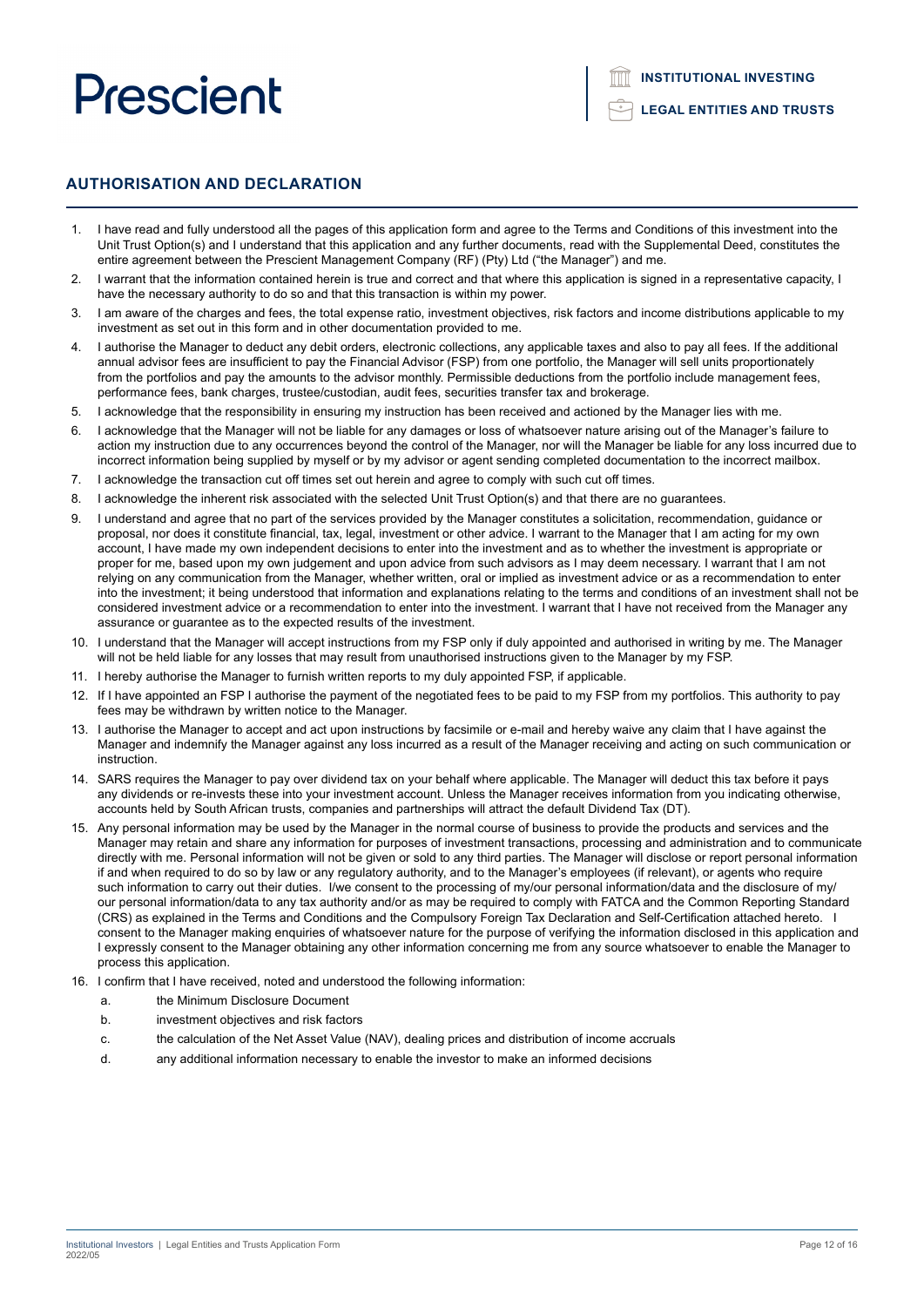17. I consider the entity to be, or to be associated with a Domestic Prominent Influential Person or a Foreign Prominent Public Official.

| Yes                         | No.                                                                                                                                                                                                                                  |                                                                                                                                                                                                                                                                                                                                                                                                                                          |
|-----------------------------|--------------------------------------------------------------------------------------------------------------------------------------------------------------------------------------------------------------------------------------|------------------------------------------------------------------------------------------------------------------------------------------------------------------------------------------------------------------------------------------------------------------------------------------------------------------------------------------------------------------------------------------------------------------------------------------|
|                             | If Yes, please provide details:.                                                                                                                                                                                                     |                                                                                                                                                                                                                                                                                                                                                                                                                                          |
|                             |                                                                                                                                                                                                                                      |                                                                                                                                                                                                                                                                                                                                                                                                                                          |
|                             | Please note: It is the client's responsibility to disclose to Prescient should this status change                                                                                                                                    |                                                                                                                                                                                                                                                                                                                                                                                                                                          |
|                             |                                                                                                                                                                                                                                      | 18. I acknowledge that Prescient will retain personal information as permitted or required to do so in terms of Applicable Laws. However, as a<br>general rule, Prescient may retain personal information for the longest period permitted by such Applicable Laws should Prescient foresee<br>a requirement to retain it for a lawful purpose. (for example, for the purposes of complaints handling, legal processes and proceedings.) |
|                             | Signed at <u>example and a series of the series of the series of the series of the series of the series of the series of the series of the series of the series of the series of the series of the series of the series of the s</u> | Date and the state of the state of the state of the state of the state of the state of the state of the state of the state of the state of the state of the state of the state of the state of the state of the state of the s                                                                                                                                                                                                           |
|                             |                                                                                                                                                                                                                                      |                                                                                                                                                                                                                                                                                                                                                                                                                                          |
|                             |                                                                                                                                                                                                                                      | Authorised Signatory <b>Authorise Signatory</b> and the control of the control of the control of the control of the control of the control of the control of the control of the control of the control of the control of the contro                                                                                                                                                                                                      |
|                             | Signed at <u>entitled and a series of the series of the series of the series of the series of the series of the series of the series of the series of the series of the series of the series of the series of the series of the </u> | Date experience and the second contract of the second contract of the second contract of the second contract of the second contract of the second contract of the second contract of the second contract of the second contrac                                                                                                                                                                                                           |
|                             |                                                                                                                                                                                                                                      | Capacity Capacity Capacity                                                                                                                                                                                                                                                                                                                                                                                                               |
| <b>Authorised Signatory</b> |                                                                                                                                                                                                                                      |                                                                                                                                                                                                                                                                                                                                                                                                                                          |

# **THANK YOU**

You have completed this application form. Please collate all your required FICA documentation to include in your submission.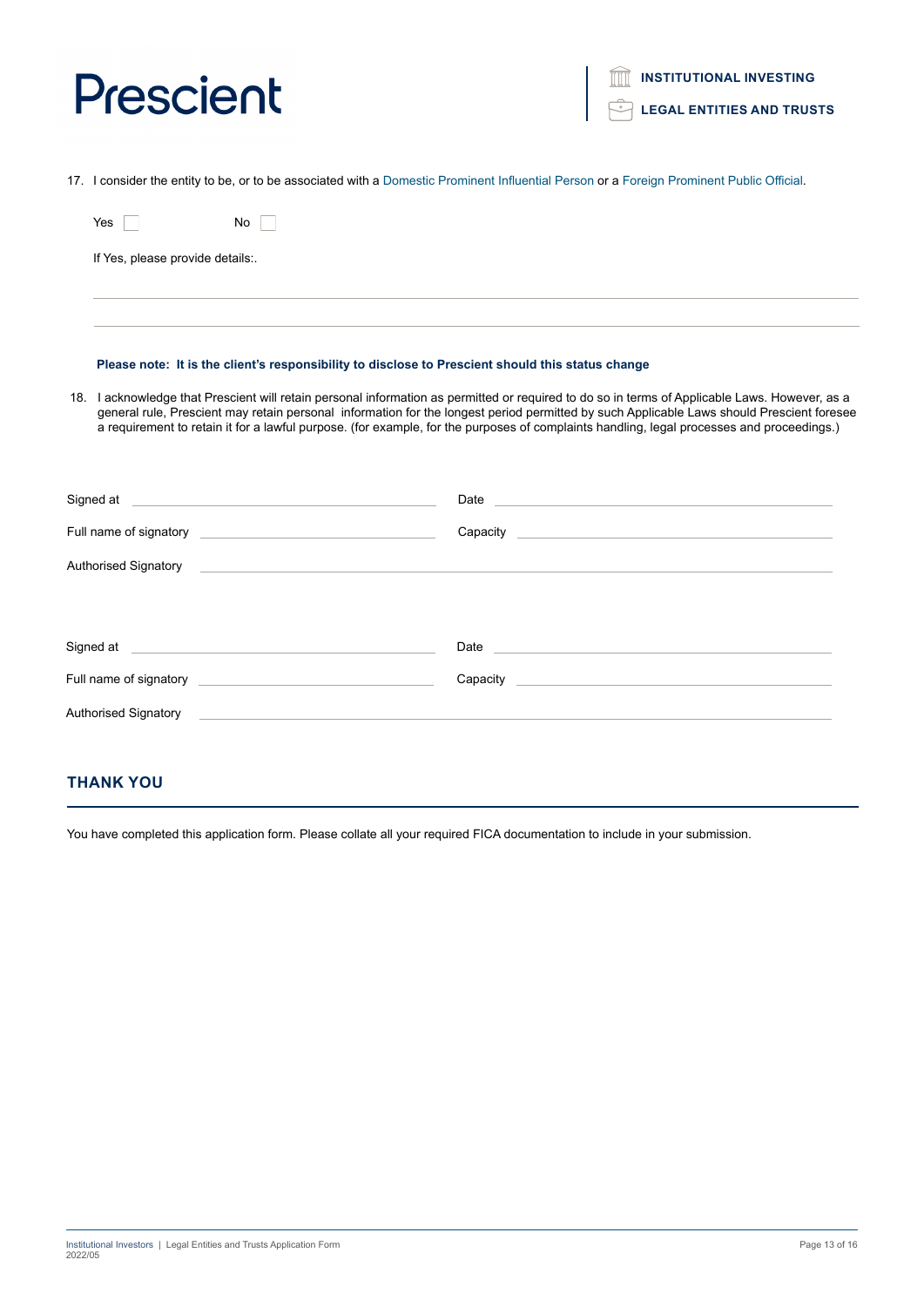### **LEGAL ENTITIES AND TRUSTS**

### **FICA REQUIREMENTS**

#### **In terms of the Financial Intelligence Centre Act, 2001 ("FICA") Prescient requires a copy of each of the following documents:**

An "ID document" means a clear copy of a green, bar coded ID book, both sides of a smart ID card or a passport on which the photo, ID number, name and surname and nationality of the person is visible.

"Proof of bank account details" is a bank statement that clearly displays the investor's name and bank account number.

"Proof of address/business address" means a document less than 3 months old containing physical address that is a utility bill, bank statement, rates account or tax invoice.

#### **SOUTH AFRICAN (PTY) LTD**

- Disclosure certificate (CoR39) OR Certificate of Incorporation (CM1/CoR14.3) and Notice of Registered Office and Postal Address (CM22/ CoR21);
- Proof of business address (if different from CoR39/CM21/CoR21);
- Proof of authority to act on behalf of the company e.g. a directors' resolution;
- ID documents for all authorised representatives (as per resolution);
- A completed "Annexure A: Ultimate Beneficial Owner" for each beneficial owner; and
- Supporting documents as requested per Annexure A.

### **SOUTH AFRICAN LISTED COMPANIES**

- Disclosure certificate (CoR39) OR Certificate of Incorporation (CM1/CoR14.3) and Notice of Registered Office and Postal Address (CM22/ CoR21);
- Proof of listing showing name of exchange;
- Proof of authority to act on behalf of the company e.g. director's resolution;
- ID documents for all authorised representatives (as per resolution);
- A completed "Annexure A: Ultimate Beneficial Owner" for each beneficial owner; and
- Supporting documents as requested per Annexure A.

#### **SOUTH AFRICAN CLOSE CORPORATIONS**

- Founding Statement and Certificate of Incorporation (CK1) and Amended Founding Statement (CK2);
- Proof of business address (if different to CK2);
- Proof of authority to act for the close corporation e.g. a members' resolution;
- ID documents for all authorised representatives (as per the resolution);
- A completed "Annexure A: Ultimate Beneficial Owner" for each beneficial owner; and
- Supporting documents as requested per Annexure A.

#### **COLLECTIVE INVESTMENT SCHEMES (CIS)**

- A copy of the approved supplemental deed of the CIS;
- A resolution from the directors of the management company appointing the persons that are authorised to act on behalf of the CIS; and
- An identity document for each of the authorised signatories.

#### **RETIREMENT FUND**

- Registration Certificate in terms of the Pension Funds Act;
- Proof of address of the fund:
- Proof of authority to act on behalf of the funds e.g. board of trustees' resolution; and
- ID documents for all authorised representatives (as per resolution).

#### **MEDICAL AID SCHEMES**

- Registration Certificate in terms of the Medical Schemes Act;
- Proof of address of the fund;
- Proof of authority to act on behalf of the fund e.g. board of trustees' resolution; and
- ID documents for all authorised representatives (as per resolution).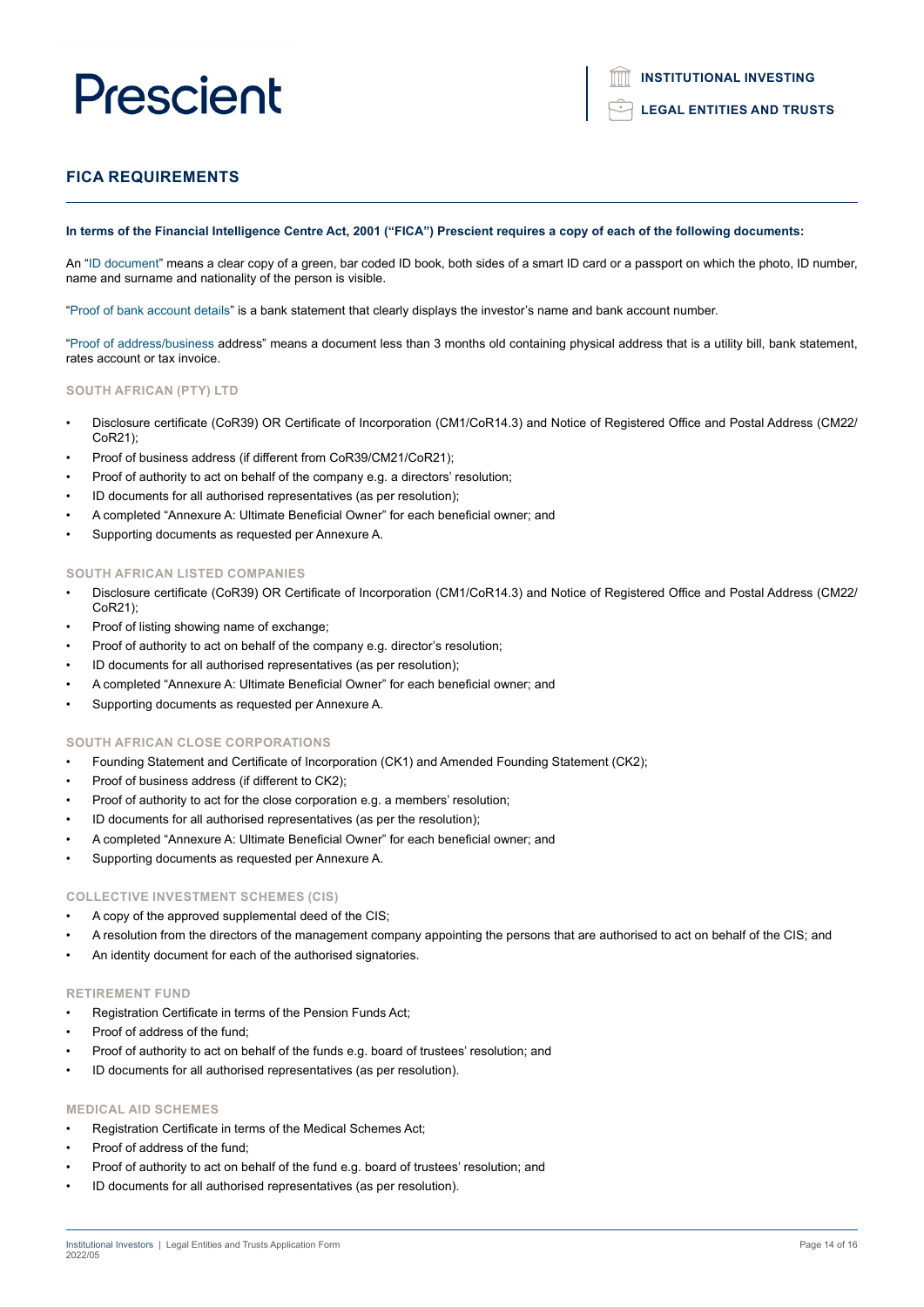#### **FOREIGN COMPANIES**

- Document of incorporation or founding document, that has been issued by the regulator of companies in your jurisdiction;
- Proof of address (if not displayed on registration documentation as requested above);
- Proof of trading name (if different to registered name);
- Proof of authority to act on behalf of the company e.g. a directors' resolution;
- ID documents/passports for all authorised representatives (as per resolution);
- A completed "Annexure A: Ultimate Beneficial Owner" for each beneficial owner; and
- Supporting documents as requested per Annexure A.

#### **PARTNERSHIPS**

- A copy of the Partnership agreement;
- Proof of address of the partnership;
- Proof of authority to act on behalf of the partnership e.g. partner' resolution;
- ID documents for all partners and authorised representatives (as per resolution);
- A completed "Annexure A: Ultimate Beneficial Owner" for each beneficial owner; and
- Supporting documents as requested per Annexure A.

#### **TRUSTS**

- Letter of authority from the Master (SA trust) or foreign regulator (foreign trusts);
- A copy of the Trust Deed;
- Proof of authority to act on behalf of the trust e.g. trustee resolution;
- ID documents for all authorised representatives (as per resolution); and
- ID documents for all founders, donors, trustees and named beneficiaries of the trust.

#### **OTHER LEGAL ENTITIES (CLUBS, NPO'S, CHURCHES, ETC)**

- The constitution or other founding document/ Regulatory approval in terms of which legal entity is created;
- Proof of address of the entity;
- Proof of authority to act on behalf of the entity e.g. trustees' resolution;
- ID documents for all authorised representatives (as per resolution);
- A completed "Annexure A: Ultimate Beneficial Owner" for each beneficial owner; and
- Supporting documents as requested per Annexure A.